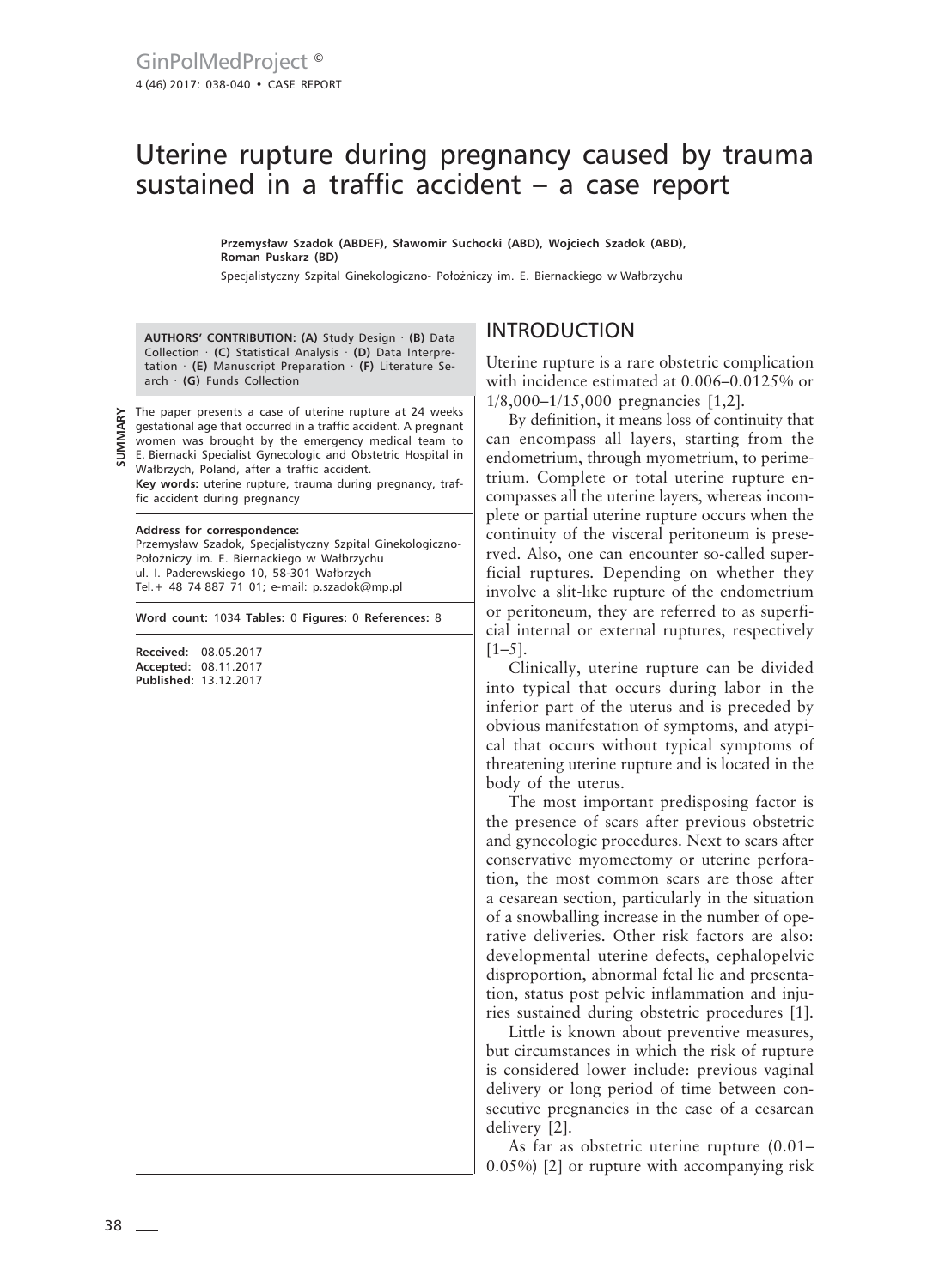factors (although rare) should provoke some afterthoughts of an obstetrician, who ought to be aware of such a risk, the occurrence of this complication in a pregnant patient with no risk factors is extremely rare and requires more attention.

## CASE PRESENTATION

A 20-year-old patient at 24 weeks of her first pregnancy was brought by the emergency medical team to the admission room of E. Biernacki Specialist Gynecological and Obstetric Hospital in Wałbrzych after a traffic accident. The patient was a passenger of a car that hit an obstacle head-on. The interview revealed that the patient had her seat belts fastened (both the shoulder and lap belt). At admission, the patient's overall state was assessed as good. The patient was fully conscious, well-oriented; the contact was slightly difficult due to alcohol consumption. She complained about abdominal pain, but did not report any other symptoms.

The previous course of pregnancy was normal. The patient reported no previous surgeries or injuries within the abdominal cavity. The examination at admission revealed: blood pressure of 130/110 mmHg, regular heart rate of 80/minute and normal body temperature.

Skin abrasions were present in the region of the wings of the ilium (bilaterally) and the right clavicle. The patient complained about pain in the low abdomen. She exhibited voluntary guarding on palpation of abdominal cavity. The low abdomen was very painful on palpation. Fetal heart rate was absent.

Ultrasonography showed a considerable amount of free fluid in the abdominal cavity, the uterine body with irregular outline, complete placental abruption from the uterine wall and the fetus located partially beyond the uterus. Absent fetal heart rate was confirmed.

Emergency blood tests were conducted: complete blood count, blood type, coagulation profile and CRP (due to the suspicion of placental abruption). With the risk of uterine rupture in mind, the patient was transferred to the operating room for an urgent exploratory laparotomy.

After the abdominal cavity was opened using the Joel-Cohen method, approximately 600 mL of blood was found. The uterus was ruptured along the entire thickness and width of the fundus. The placenta was separated from the uterine wall on its entire surface, and the fetus, with no signs of life, was found in the abdominal cavity between intestinal loops. The fetus and placenta were extracted. The uterine body was controlled instrumentally. After managing the edges of the rupture, the uterus was closed with a running double-layer suture. Macroscopically and on palpation, the spleen, stomach, liver and the pancreas were normal. Hemostasis was controlled and slight injury to the intestinal mesentery was found and managed with single sutures. Abdominal drains were inserted. After a final control, the abdominal wall was reconstructed, the parietal peritoneum was sutured and epifascial Redon drains were inserted. The urine in the Foley catheter was clear. The patient required transfusion of 3 units of packed red blood cells and 3 units of fresh frozen plasma. Intensive surveillance was performed, and intravenous antibiotic and analgesic therapies were continued. Bromocriptine was started. Due to the entire situation and the patient's mental state, she was consulted by a psychologist postoperatively for professional assistance.

The postoperative period was uneventful. The patient was discharged on day 5 with orders, including consultation in a gynecological clinic. Three years after the accident, the patient got pregnant naturally and was taken care of by the Clinic of Pregnancy Pathology of E. Biernacki Hospital in Wałbrzych. Check-ups were conducted as scheduled with repeated ultrasonography of the surgical scar.

At 38 weeks gestation, the patient was admitted to the Department of Pregnancy Pathology of E. Biernacki Hospital in Wałbrzych. The pregnancy was concluded by elective cesarean section when contractions began. The patient delivered a live, full-term boy. The postoperative scar was controlled manually: complete adhesion with no signs of dehiscence. The puerperium was normal. The patient was discharged on day 4 after cesarean section with orders to return for a check-up 6 weeks later.

### **DISCUSSION**

The ongoing discussion about fastening seat belts by pregnant women is concluded in a recommendation to use seat belts, optimally with a lap belt adjustment. The correct usage of seat belts halves the risk of vaginal bleeding, miscarriage and preterm birth after traffic accidents [6].

It is estimated that approximately 6–7% of pregnant patients sustain an injury, while injuries sustained in an engine vehicle account for